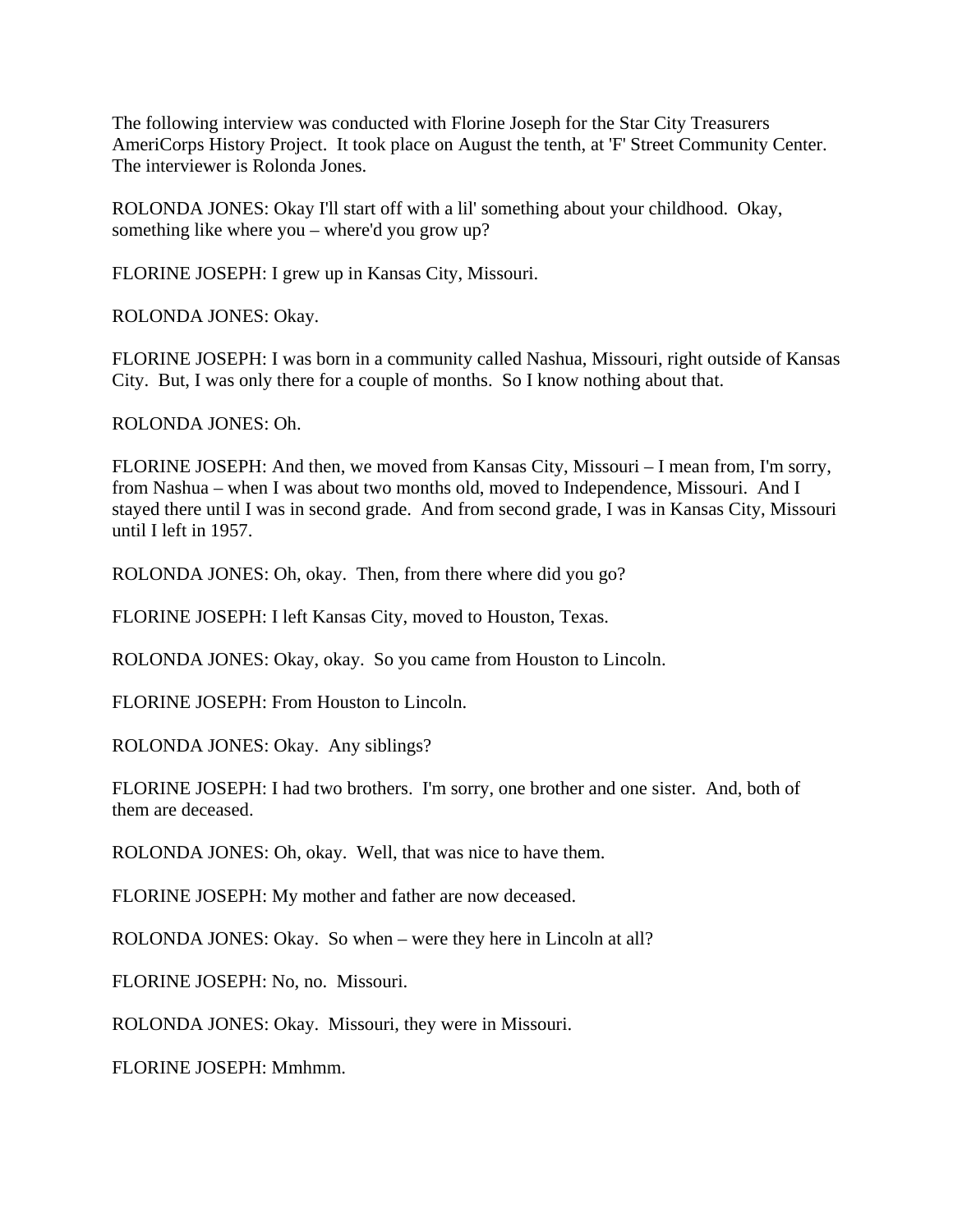ROLONDA JONES: Okay. Okay, well (unintelligible). Okay um, okay – tell me a little bit about your education.

FLORINE JOSEPH: My education is high school, and extended – and I might say some college um, classes. Um, you know, I'm not sure how to answer that.

ROLONDA JONES: Okay, so where did most – okay, so like, your uh...

FLORINE JOSEPH: I went to high school, Kansas City, Missouri. Uh, Lincoln High School...

ROLONDA JONES: Oh, okay.

FLORINE JOSEPH: I went to (?Crispus Addox?) elementary. I went to Archie Cole Vocational. Um...

ROLONDA JONES: Hmm.

FLORINE JOSEPH: I left there, and I was not back into education until I was in Lincoln, Nebraska, and I working with the Community Action Agency. And, working with the Action Agency, I became very involved with uh, further education, in order to carry out my duties.

ROLONDA JONES: Oh. I must say you did a very great job, a *very* great job. [Laughs] So, did you, after – once you left Kansas City – did you ever see any of your old classmates?

FLORINE JOSEPH: I saw some of them, not too many.

ROLONDA JONES: Oh.

FLORINE JOSEPH: Not too many. A few.

ROLONDA JONES: Okay, so you, do you ever – is there anyone you still stay in contact with?

FLORINE JOSEPH: Uh, yes. I had a very close friend. In fact, she – we were not relatives, but we had some of the same relatives, so that made us feel closer than friends, you know? And um, we were very close, and we visited one another on a regular basis. In fact, for years I had a key to her house, so that any time I was coming to Kansas City and I could not make contact with her

ROLONDA JONES: Mmhmm.

FLORINE JOSEPH: Or, just happened to be in Kansas City, I could go there and be there without looking for a hotel, motel.

ROLONDA JONES: Oh.

--

FLORINE JOSEPH: And, I had my room. In fact, it was so funny. When she bought, or redid,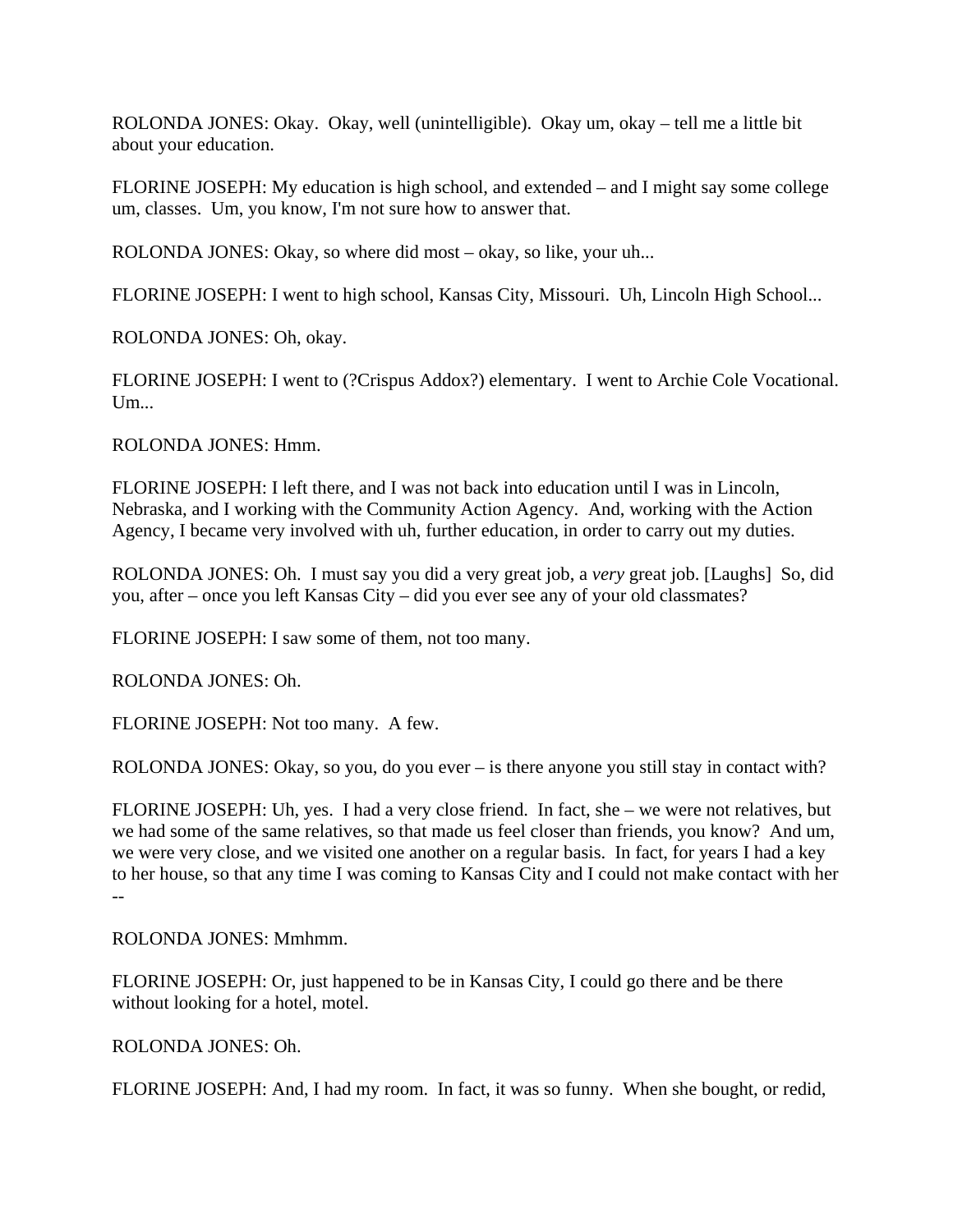her spare bedroom?

ROLONDA JONES: Uh-huh.

FLORINE JOSEPH: And [laughs], I mean, that's really funny. She bought this gorgeous bedroom furniture, and I was the only person that had spent time in that room, until she got very, very sick.

ROLONDA JONES: Oh! That was so *sweet*!

FLORINE JOSEPH: Mmhmm. And she had it well-decorated. I was very much at home in that room.

ROLONDA JONES: [Laughs] Yea, I don't think a hotel could compete with that, okay? 'Cause that's saying a lot about friendship.

FLORINE JOSEPH: And what made it so good about that, too – you know, so often when you travel, you have to kind of live out of your suitcase, when you stay with friends or family.

ROLONDA JONES: Right.

FLORINE JOSEPH: They just happen not to have that space for you to hang your clothes, or that drawer. But I had drawer space. So, as soon as I got there, if I knew I was staying I could empty out my suitcase, put it in drawers, hang up my clothes and be at home.

ROLONDA JONES: That's great. That --I mean, that's rare. That's what you call a *good* friendship.

FLORINE JOSEPH: And I do now, still have some friends that I visit. Phone calls.

ROLONDA JONES: Okay. And I think that's very important, too.

FLORINE JOSEPH: Yea.

ROLONDA JONES: Okay, so we're going to get on. Let's see. Uh, what about your marriage? When did you – and *where* did you – meet your husband?

FLORINE JOSEPH: Oh, I met him – Howard – in Independence, Missouri, when I was about fourteen. I went to spend the weekend in Kansas – in Independence.

ROLONDA JONES: Mmhmm.

FLORINE JOSEPH: And I met him through a young man that I knew. And, I liked what I saw, he liked what he saw. And, we did not see one another 'til probably another year or two.

ROLONDA JONES: Wow!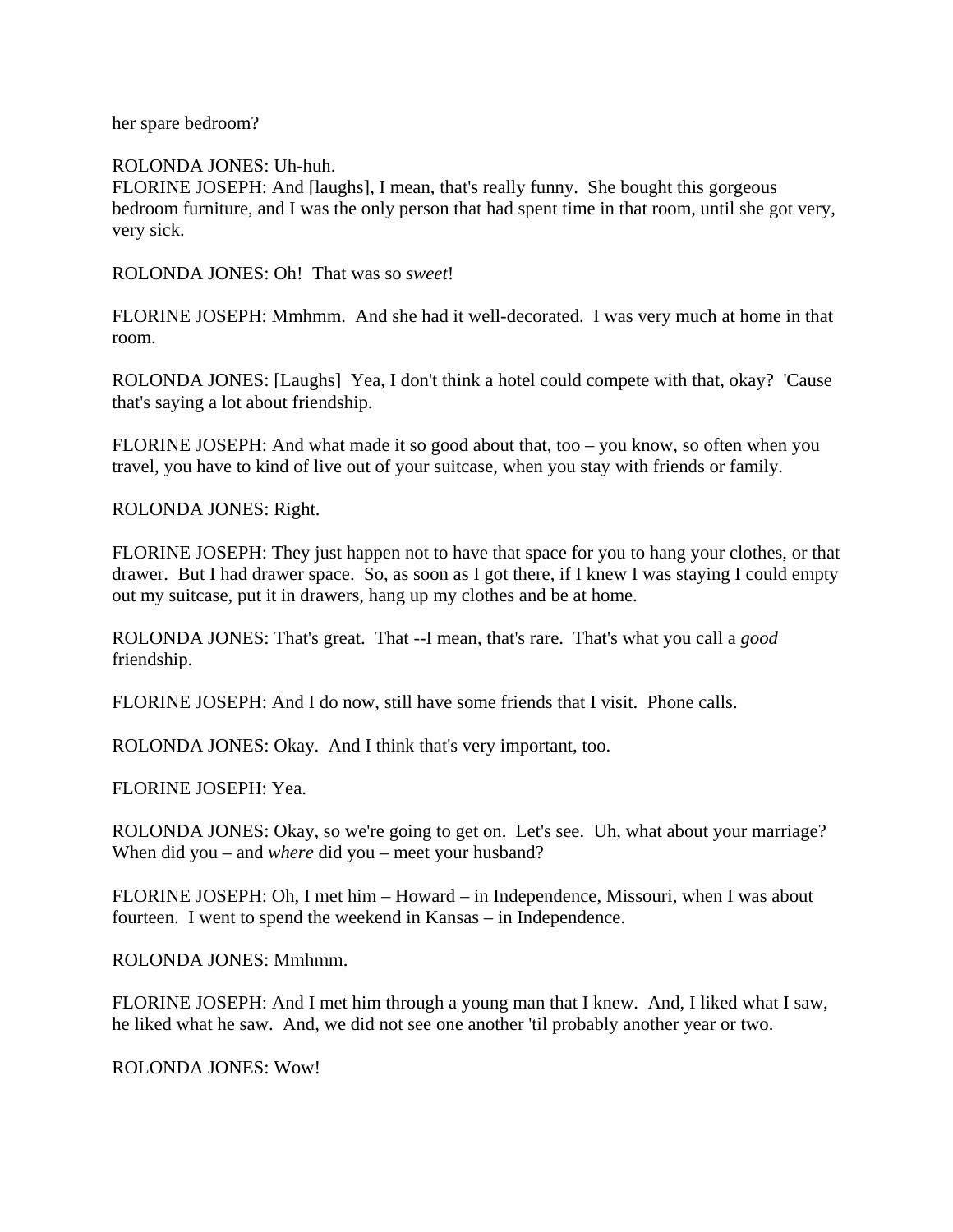FLORINE JOSEPH: And then, I was at a dance at the Municipal Auditorium --

ROLONDA JONES: Uh-huh.

FLORINE JOSEPH: – when I saw him the second time. And, from that time on, we were together. Mmhmm. You know, and then it kinda got to where it was in and out, off and on. But, we still had some kind of...

ROLONDA JONES: That's great, that is great!

FLORINE JOSEPH: Mmhmm.

ROLONDA JONES: Okay so then, you guys – what, got married and came to Lincoln?

FLORINE JOSEPH: We were in, we were in Kansas City.

ROLONDA JONES: Mmhmm.

FLORINE JOSEPH: Let's see, we were in Kansas City. He left Kansas City. Yea, okay. Well, part of this I probably shouldn't say.

ROLONDA JONES: That's okay.

FLORINE JOSEPH: But we were in Kansas City together.

[Interviewer laughs]

FLORINE JOSEPH: And then we left. We moved to Houston. He left Houston after a number of years. He was unemployed at the time, bringing his mother to Lincoln –

ROLONDA JONES: Oh.

FLORINE JOSEPH: – to stay with his sister. While he was here, he found employment. And he wanted me to come here. I refused to come for probably two years, and then I came.

ROLONDA JONES: Oh. That was meant to be.

FLORINE JOSEPH: After coming here, we were together for a number of years, and then we split up.

ROLONDA JONES: Oh!

FLORINE JOSEPH: And so, I was not really single, but yet I was? Because, it was kind of like a back and forth thing for a while?

ROLONDA JONES: Ah, yea.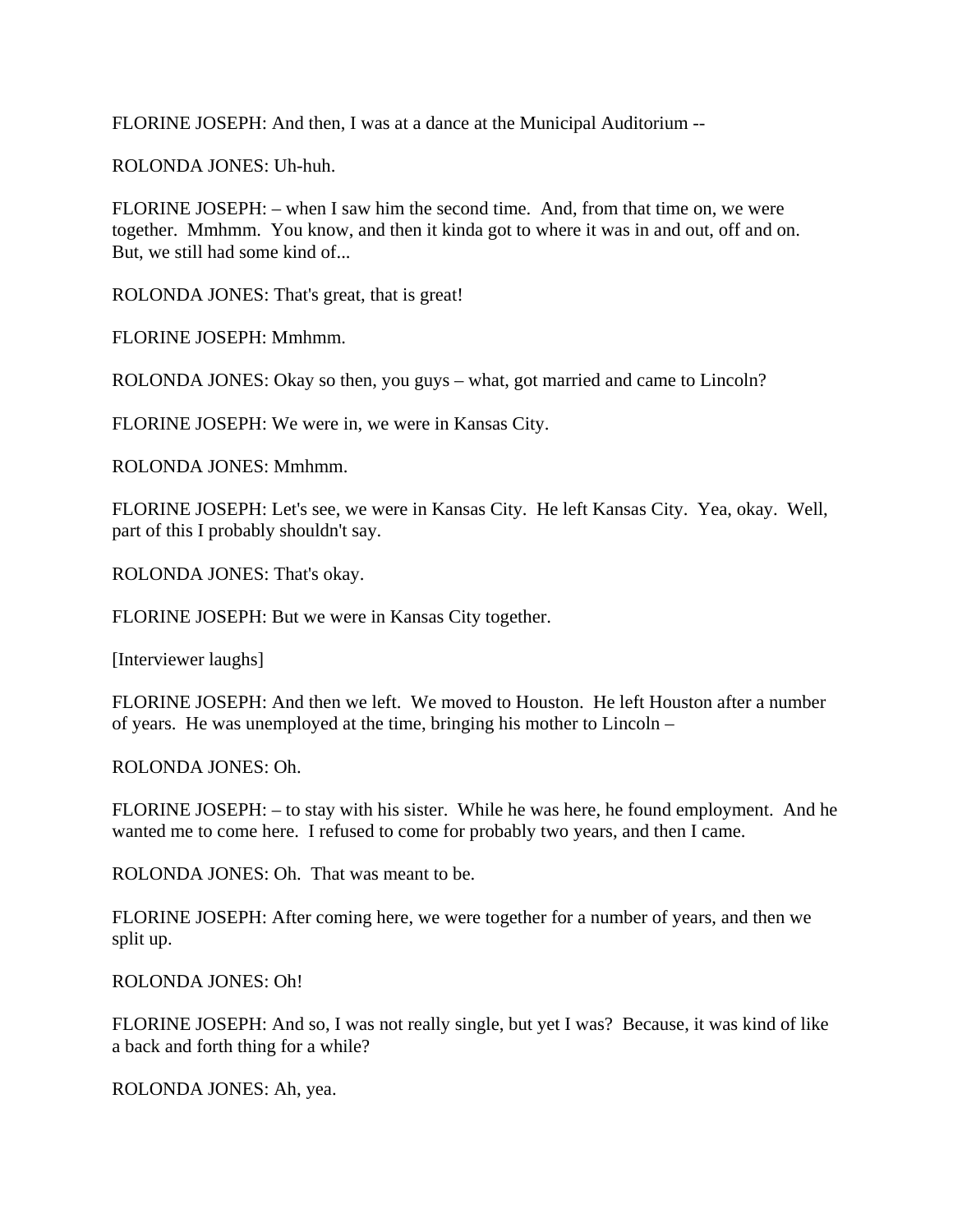FLORINE JOSEPH: And it – maybe you're not gonna really say it was a split-up, but –

ROLONDA JONES: Separation?

FLORINE JOSEPH: – he was living in Omaha, he was doing construction work. ROLONDA JONES: Oh.

FLORINE JOSEPH: He was in and out.

ROLONDA JONES: Okay.

FLORINE JOSEPH: In and out. And then finally, he *was* in Omaha and I was in Lincoln. And then, I continued to be here and work and, and you know, took care of my children. And then, later years, I met Paul Joseph.

ROLONDA JONES: Hmm.

FLORINE JOSEPH: And, I married Paul Joseph.

ROLONDA JONES: That was good. That was really nice. It was uh, one of those things.

FLORINE JOSEPH: Mmhmm.

ROLONDA JONES: Your path took you. And Paul – now, was Paul born here in Lincoln?

FLORINE JOSEPH: No. Paul was born in Jones, Oklahoma.

ROLONDA JONES: Oh, really?

FLORINE JOSEPH: Mmhmm.

ROLONDA JONES: That's where the nice people are.

FLORINE JOSEPH: Howard was born in Memphis, Tennessee.

ROLONDA JONES: Oh, well he wasn't far away from home.

FLORINE JOSEPH: Mmhmm.

ROLONDA JONES: Okay.

FLORINE JOSEPH: Yea, Howard was born in Memphis. He left Memphis, I think, when he was like seven or nine. And his family moved to Kansas City.

ROLONDA JONES: Oh. Okay.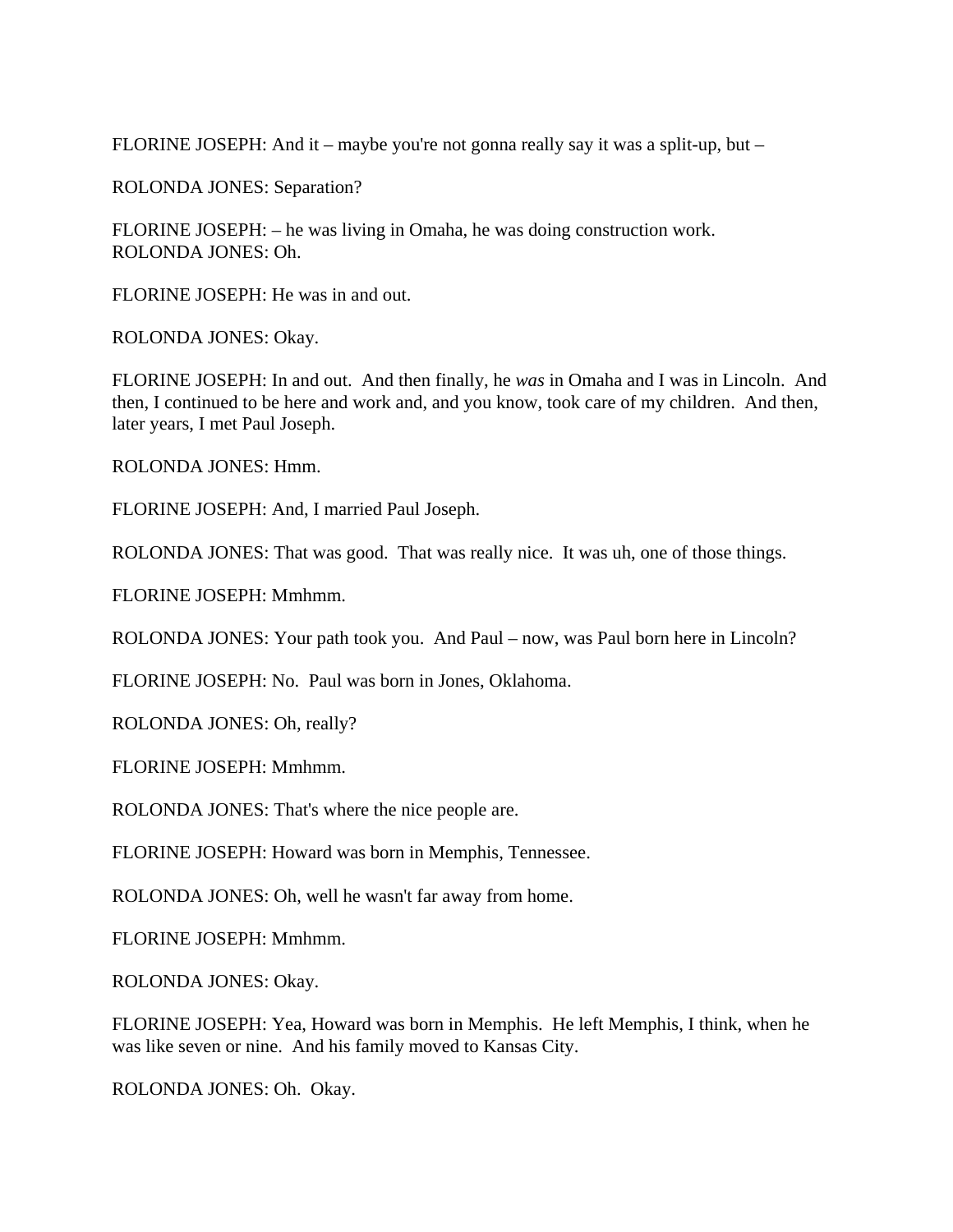FLORINE JOSEPH: Mmhmm. But, Paul was here. Paul was married. His wife died.

ROLONDA JONES: Mmhmm.

FLORINE JOSEPH: I met Paul through a friend of his.

ROLONDA JONES: Oh, okay.

FLORINE JOSEPH: He, um – I was at Malone Center, and this young man – I had not seen him for a long time.

ROLONDA JONES: Mmhmm.

FLORINE JOSEPH: And it was just so different. He and I had never really held a long conversation. But for some reason, that day, we were talking. And he told me, he says, 'Are you --', or he asked me, 'Are you still a single woman?' I said, 'Yes.' He said, 'You know, you been single for a *long* time', he said. 'And you shouldn't be!' He said, 'You need to meet someone!' I said, 'Well, I do meet people but there not about anything, so I'm still by myself!'

[Interviewer laughs]

FLORINE JOSEPH: So, he says, 'You know, I'd like for you to meet a friend of mine. He, he needs company, he would like to have company...'

ROLONDA JONES: Mmhmm.

FLORINE JOSEPH: Uh, he says, 'There's one problem.' I said, 'Well, what is it?' He said, 'He's antique.'

[Interviewer laughs]

FLORINE JOSEPH: I said, 'He's *antique*?' [Laughs]

ROLONDA JONES: He said he's antique!

FLORINE JOSEPH: So, I said, 'Well, I don't care if he's antique or not!'

[Interviewer laughs]

FLORINE JOSEPH: You know, there's nothing wrong with me holding phone conversations with the man, if he needs company. There's nothing wrong with me visitin' with him.

ROLONDA JONES: Right.

FLORINE JOSEPH: So he says, 'Well, do you want his number, or do you want me to give him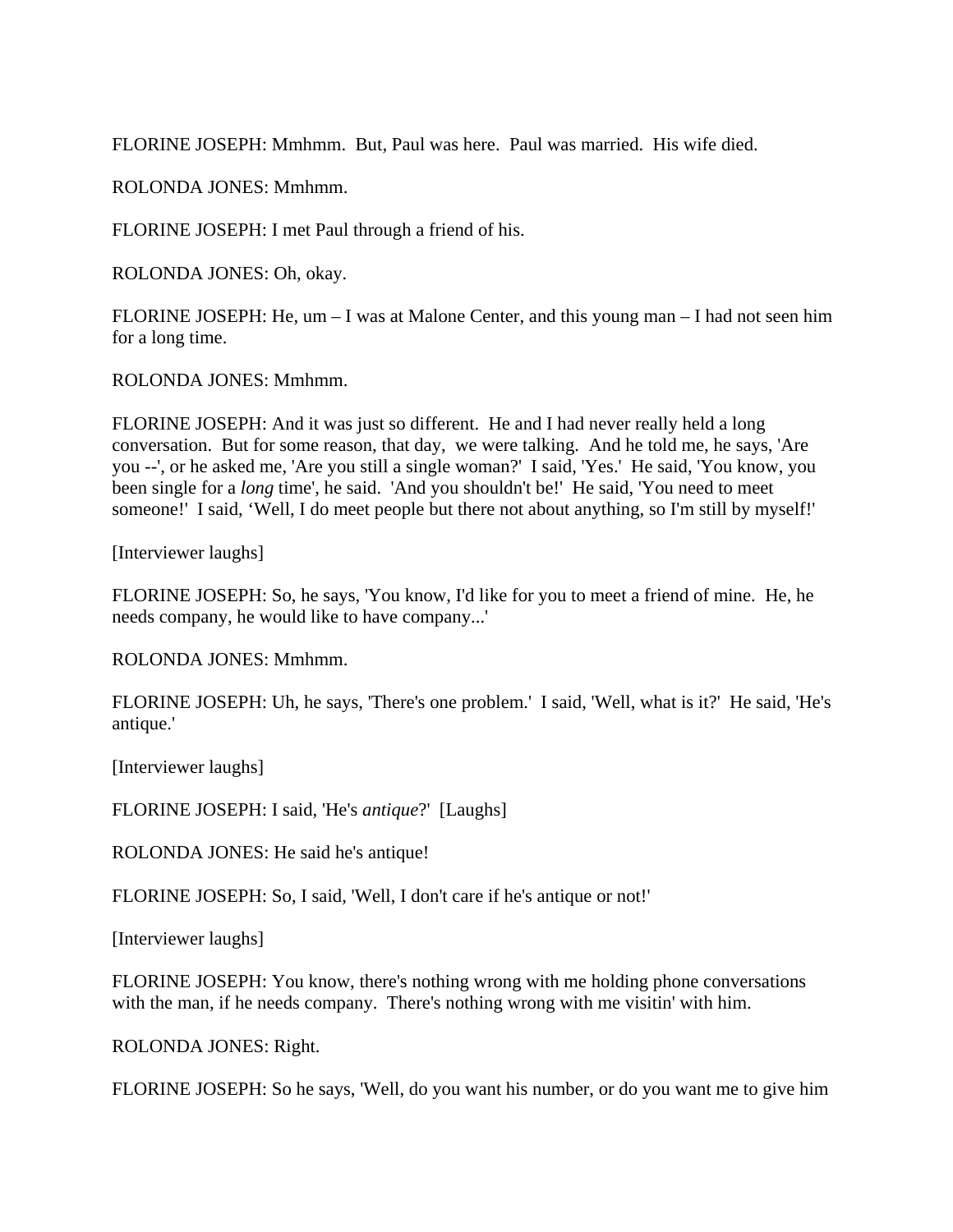your number?' I said, 'Give him *my* phone number.' He gave me that – he gave Paul my phone number –

ROLONDA JONES: Mmhmm.

FLORINE JOSEPH: – and Paul called me the next day. And after that, Paul uh, take me to Kansas City. He first took me to uh, Wichita, Kansas.

ROLONDA JONES: Mmhmm.

FLORINE JOSEPH: To meet his sister.

ROLONDA JONES: Oh!

FLORINE JOSEPH: And then, we'd go to Kansas City. Any time I felt like goin', he would go. He was just very nice. And then, pretty soon, he started saying, you know, maybe we could share stuff, you know? He would like my company.

ROLONDA JONES: Oh.

FLORINE JOSEPH: He would like to have me around, on a regular basis, you know?

ROLONDA JONES: Oh, okay.

FLORINE JOSEPH: And, how did I feel, what did I think about that? And, I gave it some thought, and I just felt like, 'Well, I'm not getting any younger.'

ROLONDA JONES: [Laughs] And now, he -- he was rare?

FLORINE JOSEPH: He was *very* rare.

ROLONDA JONES: Yea. He was rare.

FLORINE JOSEPH: If I was to tell you some of the other things, you would say he was *definitely* rare.

ROLONDA JONES: Oh, we'll have to do that with this off (refers to tape recorder). We can't tell that on the tape! [Laughs]

FLORINE JOSEPH: I know!

ROLONDA JONES: 'Cause I had – um, my son had told me *so* much about you, and I just knew I had to meet this lady. Um, the way he just talked about you, you know? It was like, one in a million. I'm like, 'Wow, she sounds like my mother!' You know? So, I thought that was unique, 'cause he didn't take to nobody.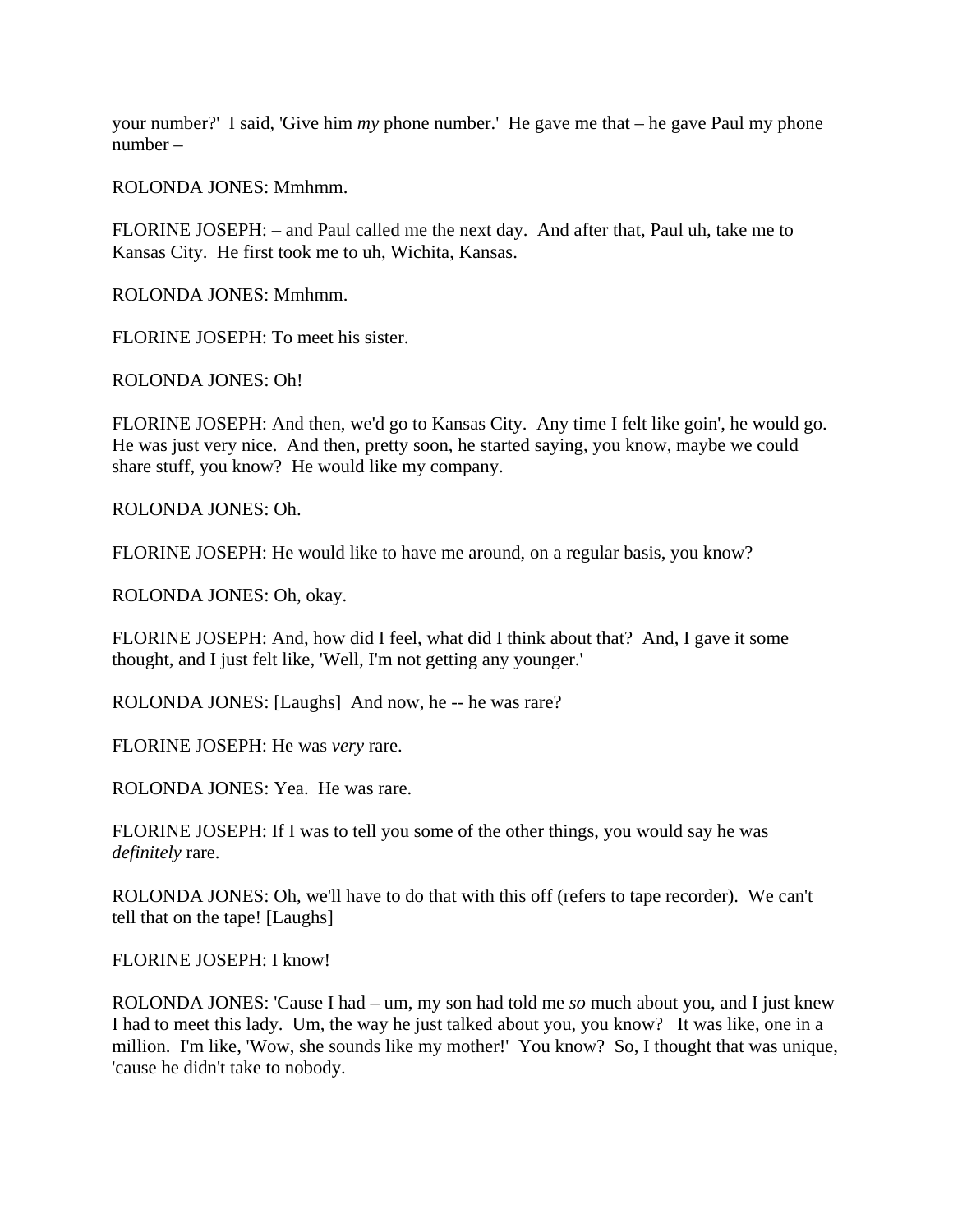FLORINE JOSEPH: Mmhmm.

ROLONDA JONES: He really didn't.

FLORINE JOSEPH: He was very, very uh, hesitant with me.

ROLONDA JONES: Mmhmm.

FLORINE JOSEPH: He was. He was very hesitant. And I just left that to, you know, he's young and uh, I'm new to him.

ROLONDA JONES: Yea.

FLORINE JOSEPH: And uh, he told me, you know, that his mother was not here. And I, you know, left that with him being young –

ROLONDA JONES: Yea.

FLORINE JOSEPH: – and without his mother. And uh, then I got to know him better, and found out a lttle bit as to why he may have been somewhat that way. And, I liked him, and I was all about helping people. And I felt like, this is a young person! If you're not gonna help a *young* person, who are you gonna help?

ROLONDA JONES: Yea. That's what he said! He said you, you were really good at helping people.

FLORINE JOSEPH: Mmhmm.

ROLONDA JONES: And, I'm like, 'Wow!' That really surprised me, because of the fact, one: I didn't know anything about Lincoln. And, I didn't know where it was at. And when he told me that, I was really surprised. I was surprised (unintelligible) black people out here, to start out with. But, let's get on with your interview! [Laughs] Okay, so uh, when you came to Lincoln -okay, I would say, okay – since you've been here, what do you think about Lincoln, as far as the changes in, you know, the city itself, and the culture and uh -- the things that they do, period, here.

FLORINE JOSEPH: What do I think about it? Well, when I first came to Lincoln, I thought, 'Are there any black people in Lincoln, Nebraska?' I had – you know, I knew there were some black people, so I shouldn't word it that way.

ROLONDA JONES: Mmhmm.

FLORINE JOSEPH: But, there were so *few* –

ROLONDA JONES: Mmhmm.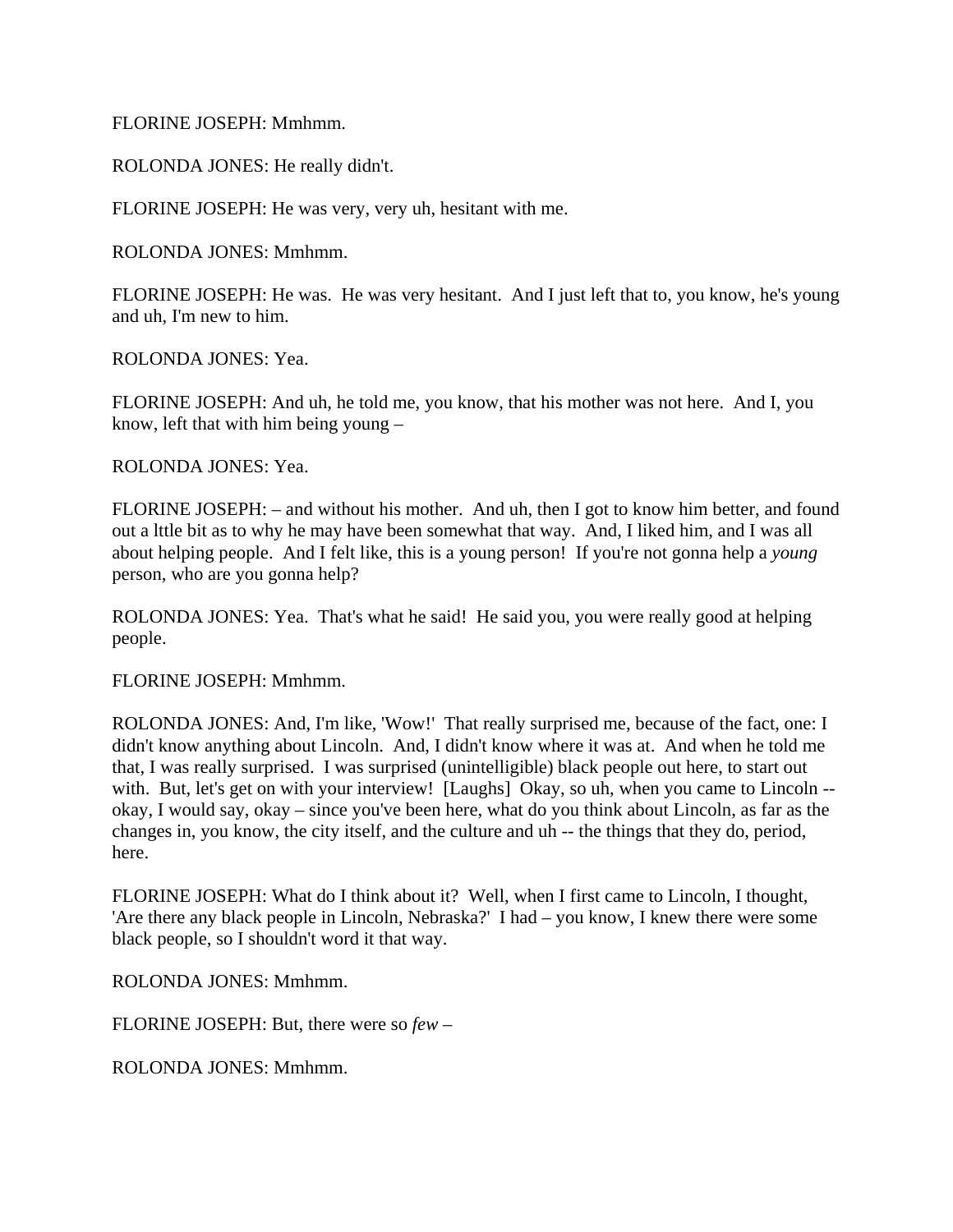FLORINE JOSEPH: -- that I felt like I was really, [laughs] as they might say, 'a fly in a buttermilk jar'.

ROLONDA JONES: [Laughs] Okay, that's understandable!

FLORINE JOSEPH: But um, the changes I see – I guess I would start with my personal things.

ROLONDA JONES: Mmhmm.

FLORINE JOSEPH: Like going to the beauty shop. At that time, most beauticians were doing hair out of their home. Uh, not only doing it out of their home, but maybe just doing it in the *kitchen*. Uh, there was, one or two, I believe, that had a shop *in* their home.

ROLONDA JONES: Mmhmm.

FLORINE JOSEPH: But, a lot of it was done from the kitchen. Um, which is no longer that way, you know? It opened up slowly, but it happened.

ROLONDA JONES: Good. That's good.

FLORINE JOSEPH: The stores, the department stores, you did not ever, *ever, ever* see black folks in the department stores.

ROLONDA JONES: Oh!

FLORINE JOSEPH: *I* didn't. Uh, maybe there were *some*, and I was not –

ROLONDA JONES: Far and few between.

FLORINE JOSEPH: -- you know, maybe I didn't go to those stores, but there were not. Uh, businesses, there were no black businesses. There was just none, that I can remember. There were not um, very many black people in leadership positions.

ROLONDA JONES: Mmm, okay.

FLORINE JOSEPH: Um, yea. [Sighs] Not very many.

ROLONDA JONES: So when you first came here, what exactly were you expecting? You know, when you first came to –

FLORINE JOSEPH: Well, when I came here from Houston, you know, it was all about busy, busy, busy.

ROLONDA JONES: Oh, okay.

FLORINE JOSEPH: Uh, it was about size. I was really used to large, metropolitan areas.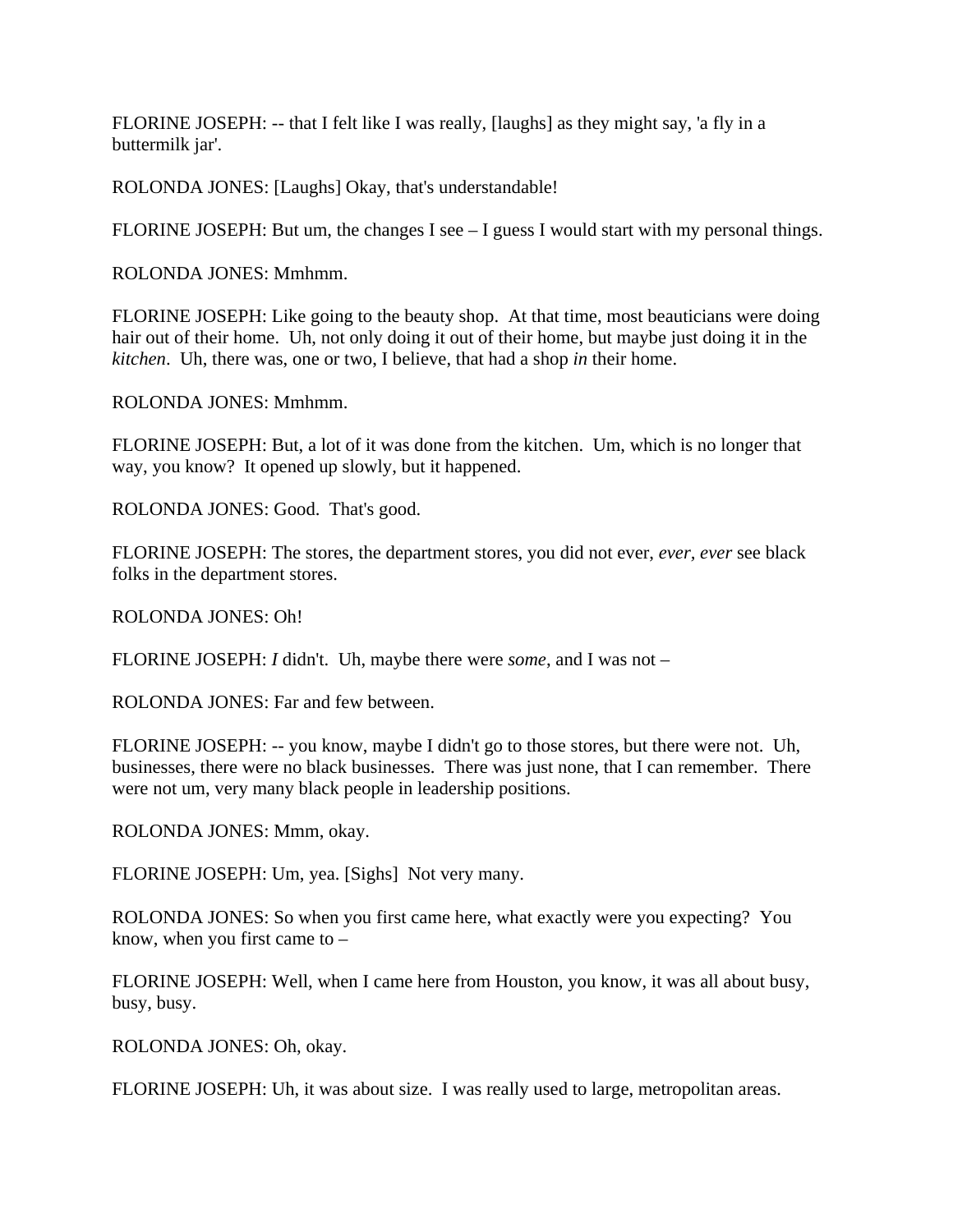ROLONDA JONES: Cities.

FLORINE JOSEPH: Truthfully, I guess I would say it felt like a country town, you know? It was a small town, but you wouldn't really say it was a town? It was really a *city*. Lincoln was a *city*, but it felt small-townish.

ROLONDA JONES: Okay, okay.

FLORINE JOSEPH: You know, because of it's size. Because of the uh, the culture.

ROLONDA JONES: Okay. FLORINE JOSEPH: You know, it's just all about white folks.

ROLONDA JONES: Yea.

FLORINE JOSEPH: You know? I was into clubs, and we had one club here, uh, at the time when I came. It was the Elks. They called it the black Elks, because that was separate from the white folkses Elks.

ROLONDA JONES: Okay.

FLORINE JOSEPH: And uh, so *all* people that liked the party life went to the Elks, the black Elks.

ROLONDA JONES: Oh, okay.

FLORINE JOSEPH: You know. And that was a good thing!

ROLONDA JONES: Yea, that was! [Laughs]

FLORINE JOSEPH: That was a good thing! Yea, I had a lot of fun at the black Elks.

ROLONDA JONES: Okay.

FLORINE JOSEPH: Um, I wish there was a black Elks now!

ROLONDA JONES: Hey, I know what you mean, I know what you mean.

FLORINE JOSEPH: Mmhmm. Um...

ROLONDA JONES: So, are those people who had that particular club, are any of that family still here in Lincoln? Is any of that family still living, or here in Lincoln?

FLORINE JOSEPH: Um, the club was actually operated by members.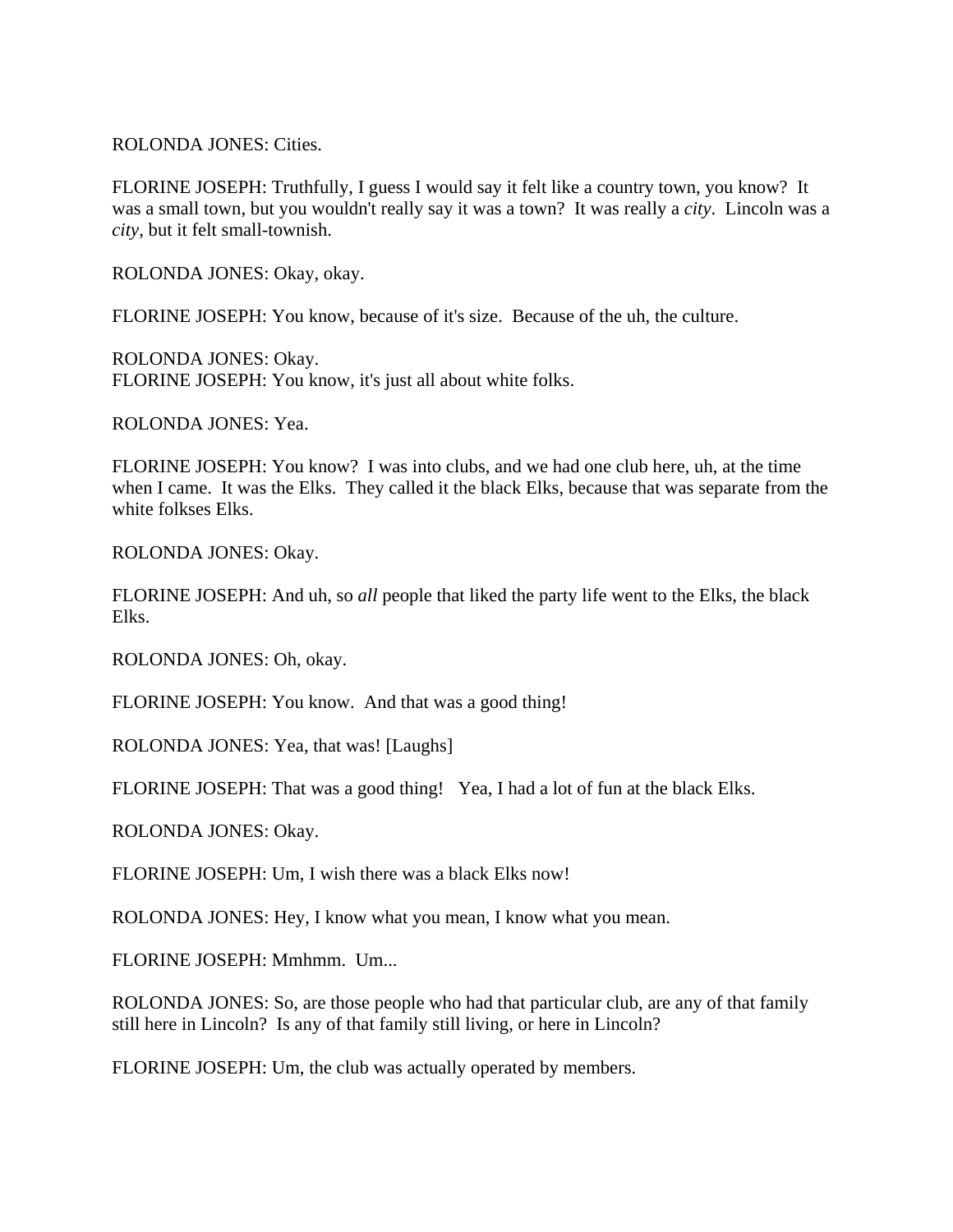ROLONDA JONES: Oh, okay, okay.

FLORINE JOSEPH: Mmhmm. It was operated by members.

ROLONDA JONES: Oh, that's good!

FLORINE JOSEPH: It was very good. It was kept up, it was maintained. Members um, operation members -- it was *all* about membership.

ROLONDA JONES: Mmhmm.

FLORINE JOSEPH: Um, it was open, um, to the general public.

ROLONDA JONES: Mmhmm. FLORINE JOSEPH: Um, it is no longer around, which is bad. But there is membership in Omaha, if you wanted to continue that membership.

ROLONDA JONES: Oh, okay.

FLORINE JOSEPH: Mmhmm. Um...

ROLONDA JONES: Oh! Okay, so, now that you've been in Lincoln, and you have children who are grown now -- you have any grandchildren?

FLORINE JOSEPH: I do have two grown daughters. One lives in California, the bay area. It's called Castro Valley. And, Castro Valley sits between Oakland and San Francisco.

ROLONDA JONES: Mmhmm.

FLORINE JOSEPH: Um, I have one daughter that lives in Lincoln. She has two children – a daughter, 18, and a son, 8.

ROLONDA JONES: (Unintelligible) Boy, time flies!

FLORINE JOSEPH: Mmhmm.

ROLONDA JONES: Whoo! Okay! [Laughs] Well, that was a shock to my system!

FLORINE JOSEPH: You know, I wanted to back track a little bit on the community, uh, in regards to churches.

ROLONDA JONES: Oh, okay.

FLORINE JOSEPH: That was the one place where, if you wanted to see a group of black people other than the Elks?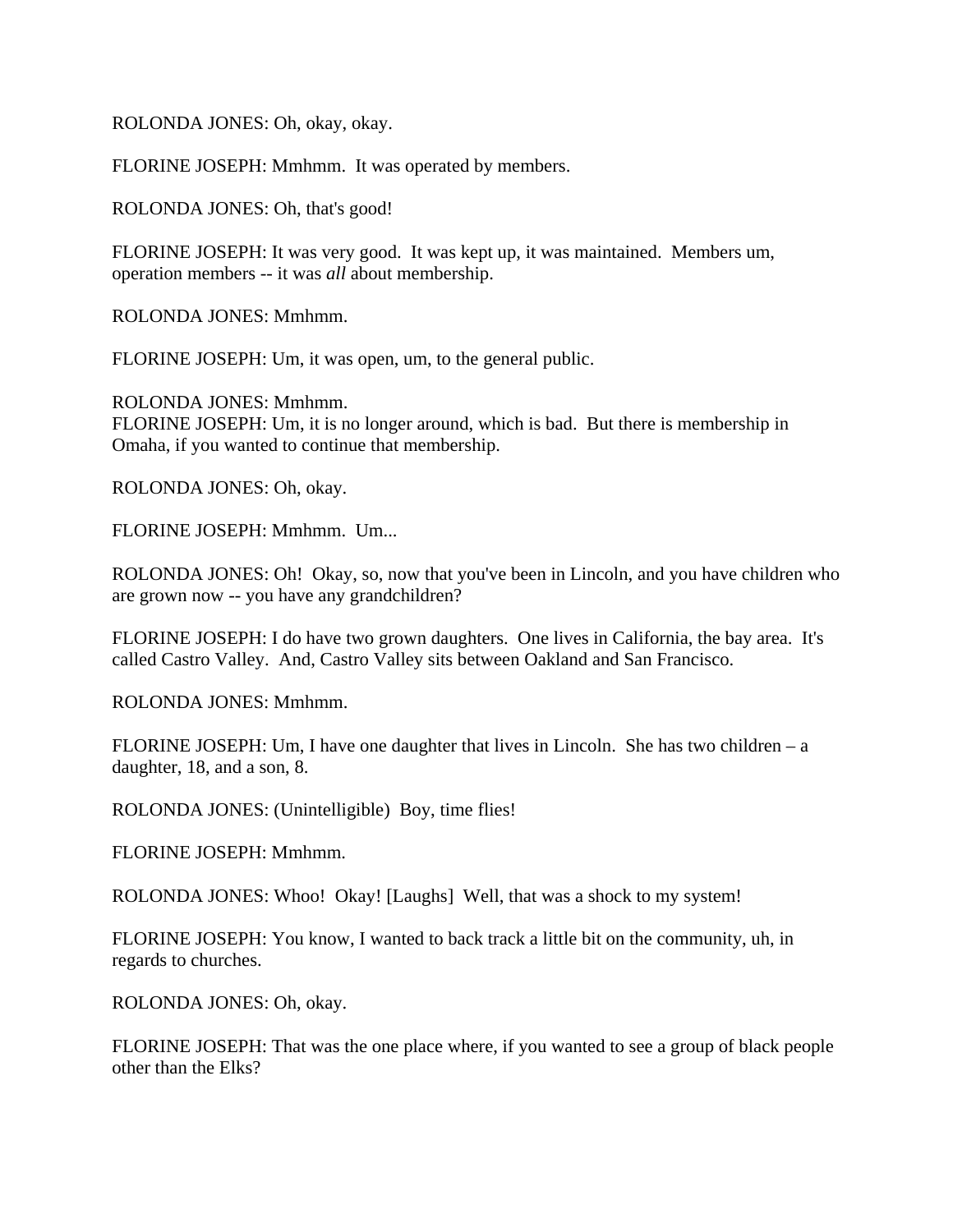## ROLONDA JONES: Mmhmm?

FLORINE JOSEPH: Go to the churches.

ROLONDA JONES: Oh.

FLORINE JOSEPH: The black community churches. That's where you would see a large number of churches.

ROLONDA JONES: Oh, okay!

FLORINE JOSEPH: No, a large number of black people. And it made you feel comfortable, it made you feel good.

ROLONDA JONES: Oh, I'm sure it did! FLORINE JOSEPH: Mmhmm.

ROLONDA JONES: You know, 'cause even when I came out here, it was like...

FLORINE JOSEPH: And today, there's still that black congregation, in the black churches. But, there are also a *lot* more other races that attend these churches.

ROLONDA JONES: Black churches?

FLORINE JOSEPH: Which is different now, than it was then.

ROLONDA JONES: Yea. Okay, well I'm not gonna keep you too much longer, but I would like to ask you one question.

FLORINE JOSEPH: Sure.

ROLONDA JONES: For a black person just coming to Lincoln, what advice would you give that person?

FLORINE JOSEPH: Black person coming to Lincoln, what advice would I give that person?

ROLONDA JONES: Like, black from, like from San Francisco. Like from the bay area, for instance.

FLORINE JOSEPH: My advice would be to come in, not with an attitude. Come in, if you do not have your education, mix and mingle with *all* people. Don't come in that, you have to be with black folks.

ROLONDA JONES: Mmhmm.

FLORINE JOSEPH: Come in, get your education, and do whatever it is you need to do to help